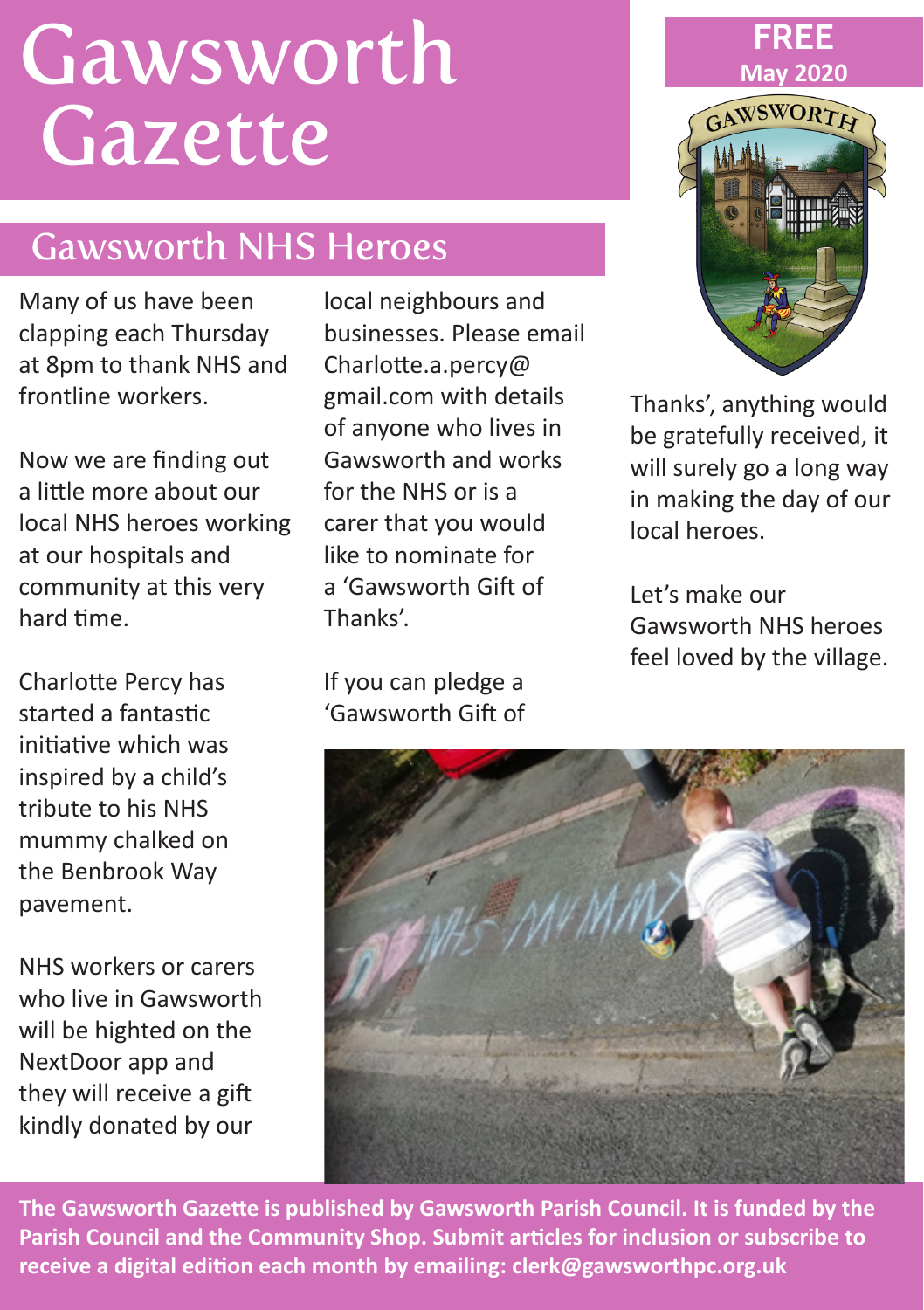# Maggoty's Murmurings

'Thank You' must be the most uttered phrase in our community at the moment. And rightly so.

The Gawsworth NHS Heroes initiative is highlighting the wonderful, dedicated professionals we have in our midst; The Gawsworth Outreach group is helping locals with shopping and picking up prescriptions and there has been no shortage of volunteers, The Community Shop hub directors, staff and volunteers are doing an absolutely wonderful job for us, our famous Newtons dairy is excelling in serving our community.

I keep hearing of more acts of kindness and generosity. Neighbours helping out. People just fixing things that they see that need fixing like broken street signs or the muddy path in Nancy's Wood. Overwhelmingly people are behaving responsibly and keeping their distance from others but always ready with a cheery 'Hello, how are you coping?'.

If you need help, or just a bit of cheering up, just ask. Gawsworth wants to help. This month's Gawsworth Gazette includes a brief guide to sources of help and you can find more on the Gawsworth Life website.

### Where in Gawsworth?



Thank You everyone! The Gawsworth spirit gives us all encouragement for the difficult months ahead of us.

## Mindless Vandalism

Overnight on Sunday 19th April at least 3 cars on Benbrook Way were vandalised with spray paint.

This criminal stupidity is especially disturbing at this time when so many are making a positive contribution to the community. The police are investigating and if anyone has any information which may help please call 101.

#### Parish Council **Meetings**

The Parish Council will be holding its first virtual meeting on Tuesday May 12th as new regulations allow councils to meet online.

Chcek out the agenda on the Gawsworth Life website from May 5th for details of how to join from home.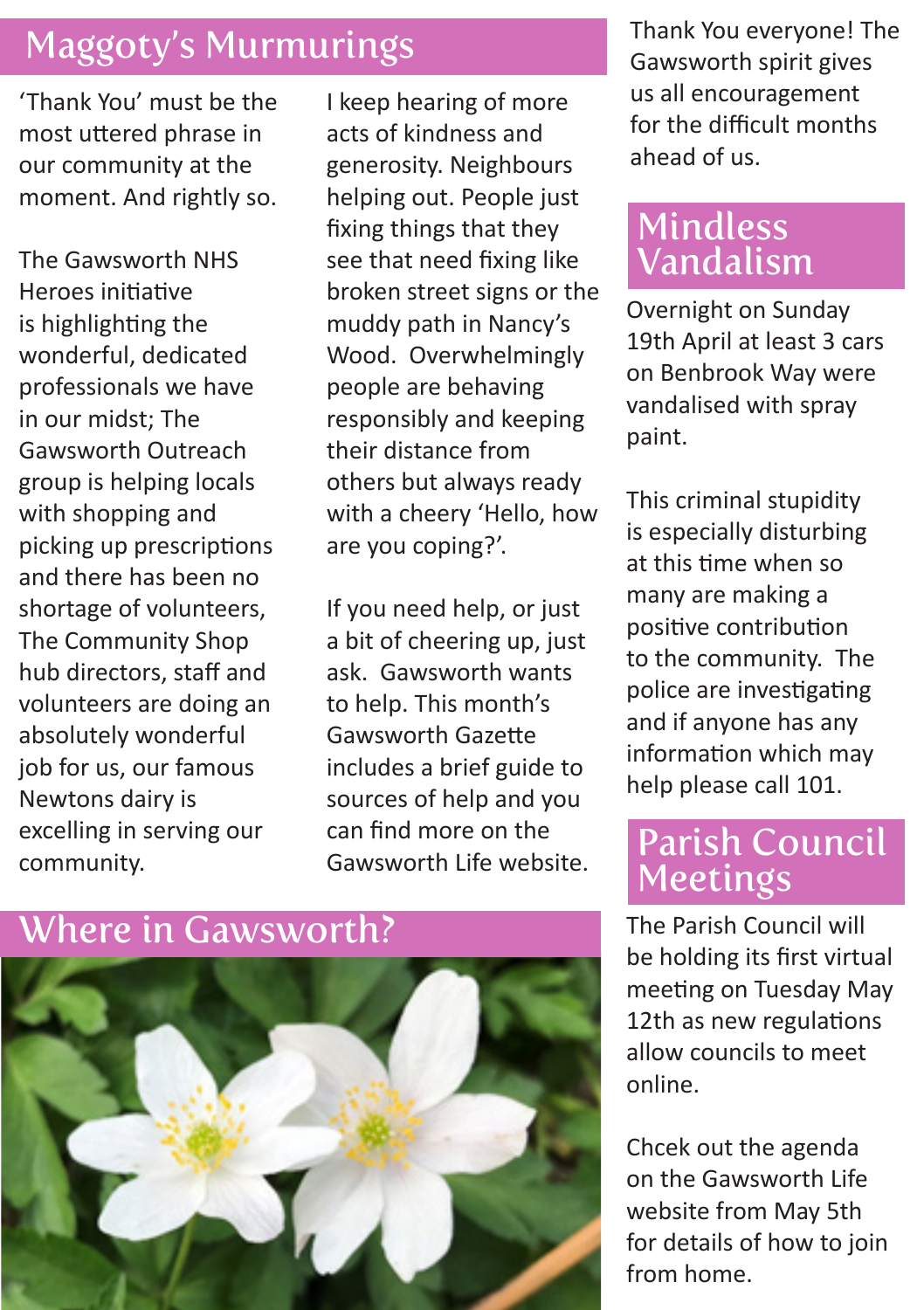# Newton's Dairy on BBC

The Newton family are going to extraordinary lengths to keep us supplied during the crisis. They now serve almost 1000 households. Danny did a great job for Newtons and for Gawsworth when he was interviewed on BBC North West recently. We are all so grateful and so proud of the Newtons Dairy team.

#### Thumbs up for your postie

With Royal Mail encouraging the nation to give their postie a 'thumbs up', Lyndsey Keppel-Green, designer of the Gawsworth crest and wife of Gawsworth Parish Clerk and, has produced a downloadable thank you window poster. To download it just follow this link: bit.ly/2VQCusi





# Gawsworth School News

It has been a very unusual time in the life of the school as it has been for everyone in these unprecedented times.

The school has been closed to most children now for several weeks during the 'lockdown' but what you may not know is that we have remained open throughout this period, including the Easter holidays for the children of key workers. The teachers and teaching assistants have been working on a rota, so that each day we have staff in school to look after the children and help them with their work.

The rest of the children have been learning from

home with work that is set and guided by their teachers – much of it is online work so that the children can keep their skills high in English and Mathematics.

The older children have also been able to submit their work to their teachers through Microsoft Teams, which the teachers have then been marking and feeding back to the children.

We have all been required to live and work in very different ways than is normally the case but I think that when things return to normal, we will appreciate all that we have previously taken for granted.